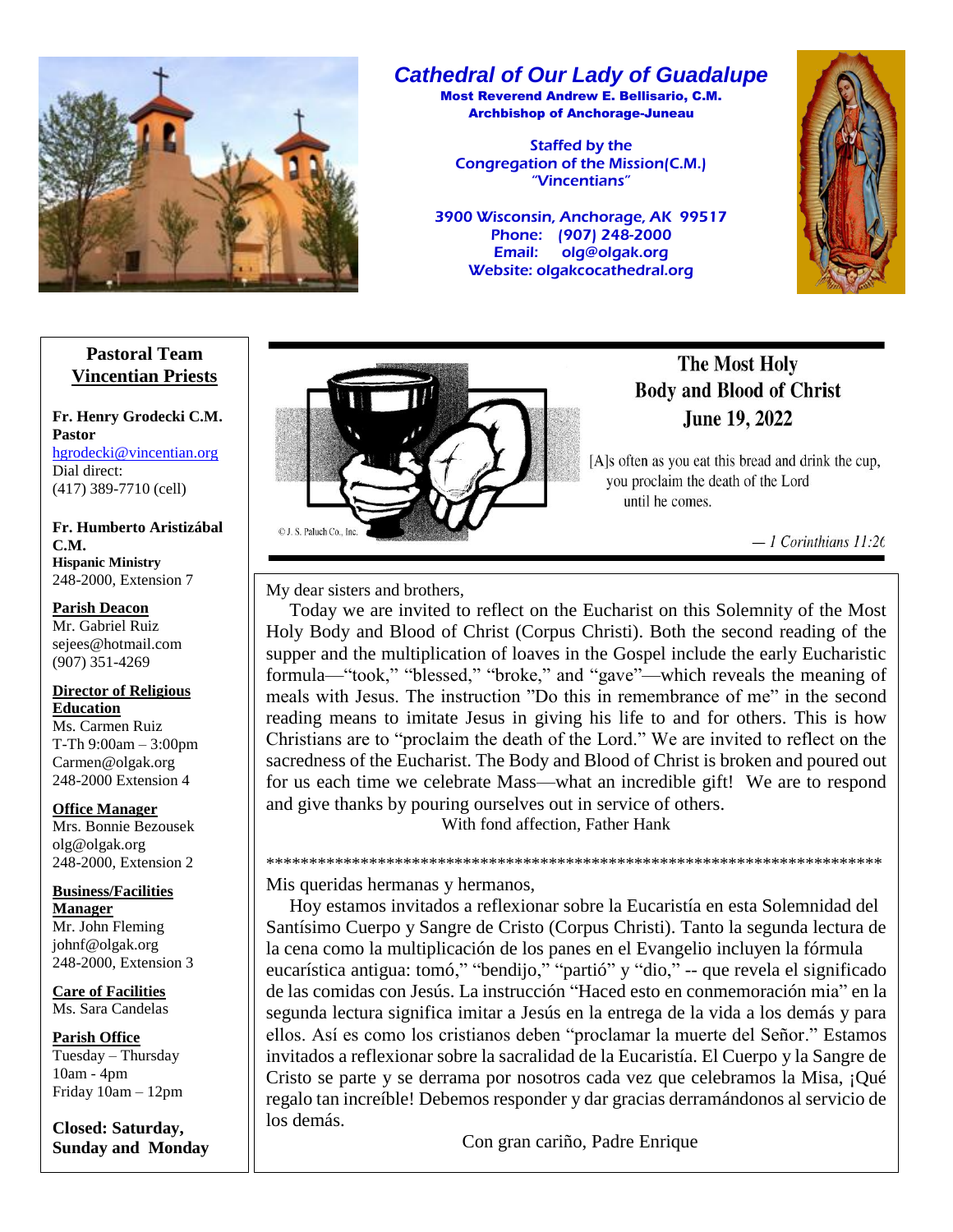# Mass schedule:

5:30pm - Saturday evening mass

9:00am - Sunday - Live Stream

11:30am - Sunday (en español) - Live Stream

5:30pm - Sunday evening mass

**Weekdays:** Monday-Friday - 9:00am

Wednesday - 5:30pm

Please come and pray the Rosary M-F before Mass at 8:30am. Miraculous Medal Novena Mondays after Mass.

**Communion will be offered after each mass in the church foyer.**

## Sacrament of Reconciliation

Saturday: 4:30pm -5:15pm or by appointment. **Please contact one of the following priests:**<br>Fr. Hank:  $417 - 389 - 7710$ Fr. Hank: 417 - 389-7710 Fr. Humberto: 907 - 342-9105

### Adoration of the Blessed Sacrament

**Weekly Holy Hours** 

**Wednesday (after 5:30pm Mass)**



 $\overline{\phantom{a}}$ 

 $\overline{\phantom{a}}$ 

  **6:00pm – 8:00pm All are welcome!**

## **READINGS FOR THE WEEK**

| <b>Monday:</b> | 2 Kgs 17:5-8, 13-15a, 18; Ps 60:3-5, 12-13; Mt 7:1-5 |
|----------------|------------------------------------------------------|
| Tuesday:       | 2 Kgs 19:9b-11, 14-21, 31-35a, 36;                   |
|                | Ps 48:2-4, 10-11; Mt 7:6, 12-14                      |
| Wednesday:     | 2 Kgs 22:8-13; 23:1-3; Ps 119:33-37, 40; Mt 7:15-20  |
| Thursday:      | Vigil: Jer 1:4-10; Ps 71:1-6, 15, 17;                |
|                | 1 Pt 1:8-12; Lk 1:5-17                               |
|                | Day: Is 49:1-6; Ps 139:1-3, 13-15;                   |
|                | Acts 13:22-26; Lk 1:57-66, 80                        |
| Friday:        | Ez 34:11-16; Ps 23:1-6; Rom 5:5b-11; Lk 15:3-7       |
| Saturday:      | Lam 2:2, 10-14, 18-19; Ps 74:1b-7, 20-21; Lk 2:41-51 |
| Sunday:        | 1 Kgs 19:16b, 19-21; Ps 16:1-2, 5, 7-11;             |
|                | Gal 5:1, 13-18; Lk 9:51-62                           |
|                |                                                      |

## **LECTURAS DE LA SEMANA**

**\*\*\*\*\*\*\*\*\*\*\*\*\*\*\*\*\*\*\*\*\*\*\*\*\*\*\*\*\*\*\*\*\*\*\*\*\***

| Lunes:          | 2 Re 17:5-8, 13-15a, 18; Sal 60 (59):3-5, 12-13;     |
|-----------------|------------------------------------------------------|
|                 | Mt $7:1-5$                                           |
| <b>Martes:</b>  | 2 Re 19:9b-11, 14-21, 31-35a, 36;                    |
|                 | Sal 48 (47):2-4, 10-11; Mt 7:6, 12-14                |
| Miércoles:      | 2 Re 22:8-13; 23:1-3; Sal 119 (118):33-37, 40;       |
|                 | Mt $7:15-20$                                         |
| Jueves:         | Vigilia: Jer 1:4-10; Sal 71 (70):1-6, 15, 17;        |
|                 | 1 Pe 1:8-12; Lc 1:5-17                               |
|                 | Día: Is 49:1-6; Sal 139 (138):1-3, 13-15;            |
|                 | Hch 13:22-26; Lc 1:57-66, 80                         |
| <b>Viernes:</b> | Ez 34:11-16; Sal 23 (22):1-6; Rom 5:5b-11; Lc 15:3-7 |
| Sábado:         | Lam 2:2, 10-14, 18-19; Sal 74 (73):1b-7, 20-21;      |
|                 | $Lc$ 2:41-51                                         |
| Domingo:        | Re 19:16b, 19-21; Sal 16 (15):1-2, 5, 7-11;          |
|                 | Gál 5:1, 13-18; Le 9:51-62                           |
|                 |                                                      |
|                 |                                                      |

You can check out the Cathedral of Our Lady of Guadalupe myParish app for the readings of the week.

## June 18, 2022 – June 24, 2022

| Saturday:         | 5              |
|-------------------|----------------|
| Sunday:           | 9:             |
|                   | 11:            |
|                   | 5:             |
| <b>Monday:</b>    | 9:             |
| Tuesday:          | 9:             |
| <b>Wednesday:</b> | 9 <sub>i</sub> |
|                   | 5:             |
| Thursday:         | 9 <sub>2</sub> |
| <b>Friday:</b>    | 9              |
|                   |                |

#### **Som** Eric Kautzky (RIP) 00am Sammy Caparas (RIP) :30am Manuel (LIV) 5:30pm People of the Parish 00am Martha Ruiz (RIP) 00am Serapia & Antero Tarrayo (RIP) **Wednesday:** 9:00am Ruel Alda (RIP) 5:30pm Emily Lembke (LIV) **Thursday:** 9:00am Mariano & Juana Ventura (RIP) :00am Florencio Ernesto Macedo(RIP) Juan Santos Retamozo (RIP) Maria Anthonia DeRetamozo (RIP)

For Mass Intentions, contact the office 248-2000. Thank you.

## Prayer Chain Ministry

*Please pray for all the sick and recently deceased of our parish! Por favor oren todas los enfermos de la parroquia!*

Alisa Rorbick Loretta Miller Margaret Mestas Beth Parrish Jane Branham Mariano Orea Betty Higginbotham Joe Samaniego Mark Samaniego Bill Mayser John Fundeen Mary Ann Swalling Carolina De Leon John W. Mercedes Grozen Gary Croffut **Julia Eumont** Norman Reed Clark Wells Juliet Sanchez Norma Reyes Deanna Essert Kay Wright Olive Brookwell Edgar Reyes Letty Wolgemuth Patricia Juaregui Edna Barton Louie Sanchez Rodolfo Bacon Eloise Lavesque Lucia Nanez Shirley Jerue Elizabeth Carden Lusta Lopez Sonja Ellis Eva Belgarde Marge Cabanski Stevie Uiaglelei Emily Alvero Mi Jung Sherrod

*Have a special prayer request? Contact the parish office at 248-2000 ¿Tienes una petición especial de oración? Póngase en contacto con la oficina de la parroquia al 248-2000.*

## Weekly Donation Amounts

Thank you to everyone who have contributed during these challenging times. Donations for week of:

| May 16 - | May 22, 2022  | \$3,627.00 |
|----------|---------------|------------|
| May 23 - | May 29, 2022  | \$3,481.00 |
| May 30 - | June 5, 2022  | \$6,150.00 |
| June 6 - | June 12, 2022 | \$4,782.00 |

## Marriage? Or Baptism?

## Matrimonio? ¿O el bautismo?

Please contact the pastor, Fr. Henry Grodecki, C.M at (417) 389-7710 or email:

[hgrodecki@vincentian.org.](mailto:hgrodecki@vincentian.org)

\*\*\*\*\*\*\*\*\*\*\*\*\*\*\*\*\*\*\*\*\*\*\*\*\*\*\*\*\*\*\*\*\*\*\*\*\*\*\*\*\*\*

Por favor, póngase en contacto con el párroco, el P. Henry Grodecki, CM al (417) 389-7710 o correo electrónico: hgrodecki@vincentian.org. \*\*\*\*\*\*\*\*\*\*\*\*\*\*\*\*\*\*\*\*\*\*\*\*\*\*\*\*\*\*\*\*\*\*\*\*\*\*\*\*\*\*

Anyone interested in forming a young couple group? Please contact, Fr. Henry Grodecki, C.M.at (417) 389-7710 or email: [hgrodecki@vincentian.org.](mailto:hgrodecki@vincentian.org)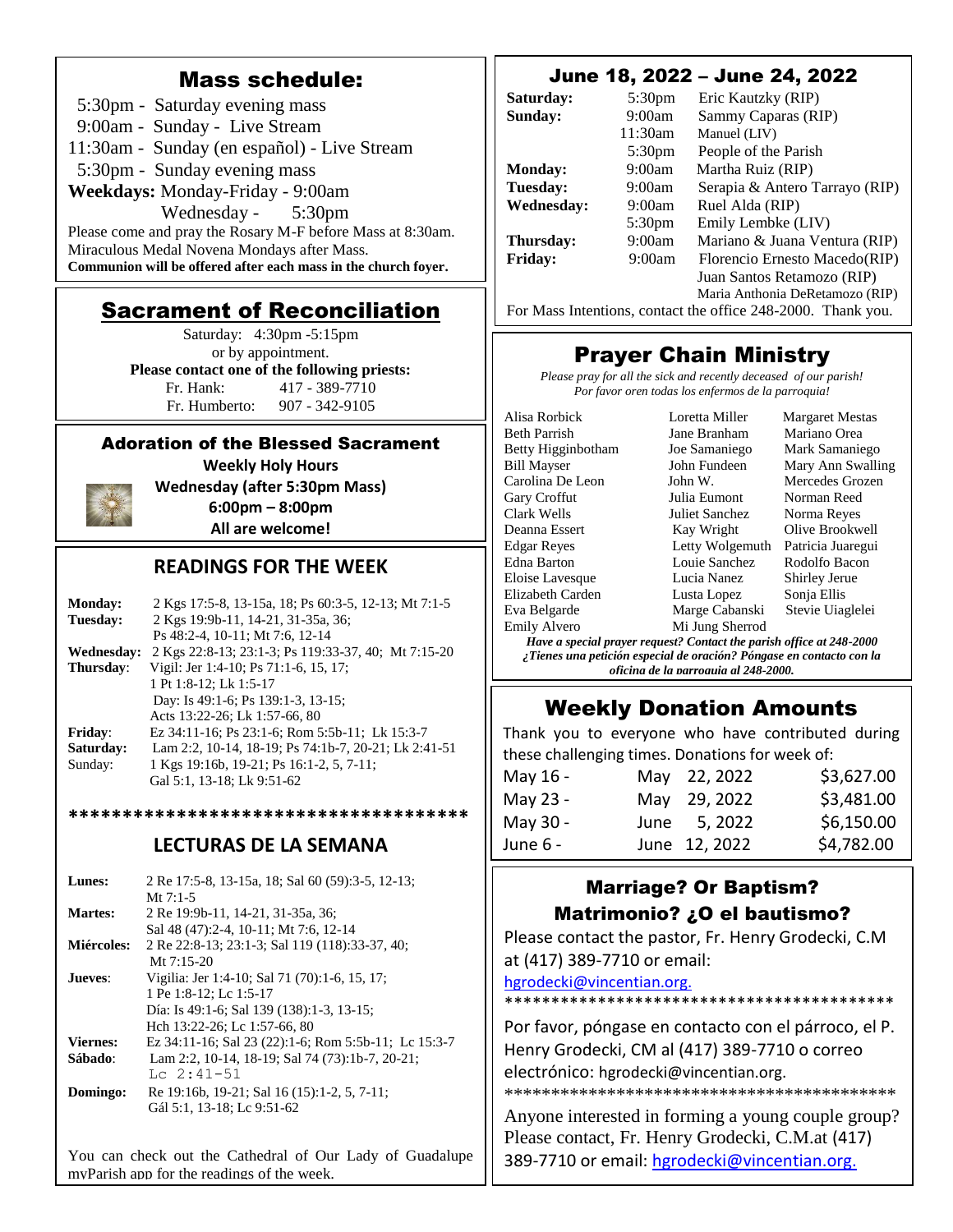

## Catechists, catechist aides and substitutes are needed for 2022/2023

Please consider joining the dynamic team of passing the faith to our children and youth. Please contac, Carmen Ruiz -carmen@olgak org or 907-248-2000(#4) with your "yes" I want to help! 

## Se necesitan catequistas, auxiliares de categuista y suplentes para 2022/2023

Considere unirse al equipo dinámico de pasar la fe a nuestros niños y jóvenes. Comuníquese contacto Carmen Ruiz -carmen@olgak org o 907-248-2000  $(\# 4)$  con su "sí" ¡Quiero ayudar!



## **Ways to Serve in Our Parish! SIGN UP TO Serve**

**Ouestions? Contact: Fr. Henry Grodecki, Pastor** hgrodecki@vincetian.org or 417-389-7710

- **Altar Servers**
- Hospitality
- Lectors (readers)
- Sacristan

Interested in the music ministry? Please contact

Eric or Angelina Niessner @ music@olgak.org

#### !Maneras de Servir en Nuestra Parroquia! **REGÍSTRATE PARA Servir**

¿Preguntas? Contacto: p. Henry Grodecki, Pastor hgrodecki@vincetian.org o 417-389-7710

- Acólitos
- Hospitalidad
- Lectores (lectores)
- Sacristán

¿Interesado en el ministerio de la música? Póngase en contacto con Eric o Angelina Niessner @ music@olgak.org



### From Easter to Pentecost: A Stewardship **Ouestion...**

We have lived through Lent and the Paschal mysteries, all the while trying to deepen a relationship with the person of Christ. It's as simple, yet as amazing and complex as that. The deeper the relationship grows, the more we become rooted in it, the more this relationship with Christ comes to dominate our lives. We no longer compartmentalize Jesus, we hold him at our center. And the mysteries lead us to the fundamental question at the heart of all Christian stewardship, the question that Easter compels us to ask: How do I steward my resources  $-$  my time, my money, my abilities and gifts, my very life  $-$  so that they are in service to the Kingdom of God? It's not a part-time question. It's not a seasonal question that's swept off the shelf periodically. It's the basic question which the Easter season demands of us: Jesus, how do you want me to serve you? From Easter to Pentecost, this is an important stewardship question. The mystery and miracle of Easter challenge us to live as different people, as people of the Resurrection. Excerpt from ICSC

# Rincón De La Stewardship

De Pascua a Pentecostés: Una cuestión de corresponsabilidad...

Hemos vivido la Cuaresma y los misterios pascuales, tratando todo el tiempo de profundizar una relación con la persona de Cristo. Es tan simple, pero tan sorprendente y complejo como eso. Cuanto más profunda crece la relación, cuanto más nos arraigamos en ella, más esta relación con Cristo llega a dominar nuestras vidas. Ya no compartimentamos a Jesús, lo tenemos en nuestro centro. Y los misterios nos llevan a la pregunta fundamental en el corazón de toda la corresponsabilidad cristiana, la pregunta que la Pascua nos obliga a hacernos: ¿Cómo administro mis recursos, mi tiempo, mi dinero, mis habilidades y dones, mi propia vida, para que están al servicio del Reino de Dios? No es una pregunta de medio tiempo. No es una pregunta estacional que se elimina periódicamente. Es la pregunta básica que nos exige el tiempo pascual: Jesús, ¿cómo quieres que te sirva? Desde Pascua hasta Pentecostés, esta es una cuestión importante de mayordomía. El misterio y el milagro de la Pascua nos interpelan a vivir como personas diferentes, como personas de la Resurrección. extracto de la CAPI